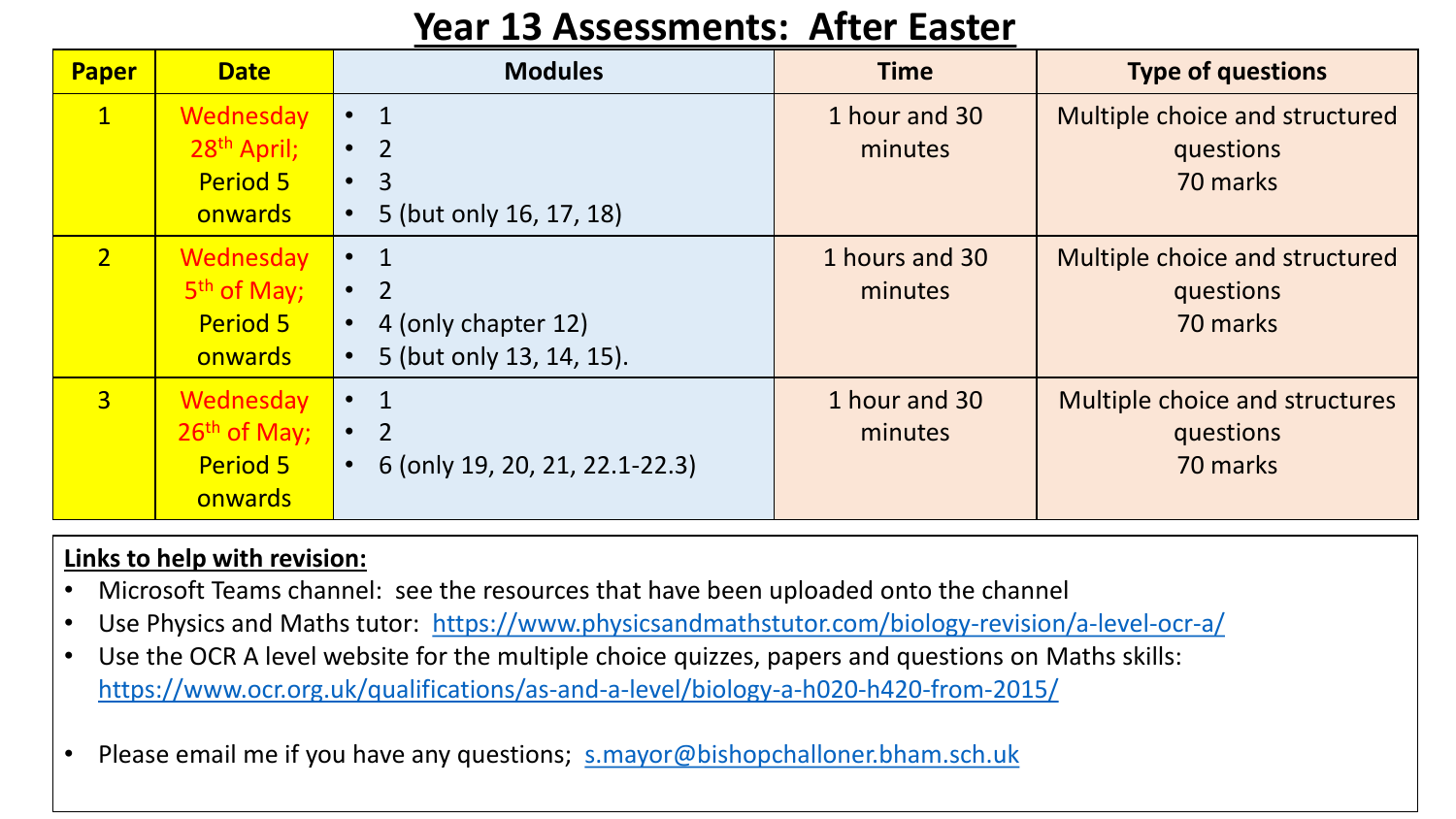The following resources will help with your revision.

## **OCR website:**

<https://www.ocr.org.uk/qualifications/as-and-a-level/biology-a-h020-h420-from-2015/>

Here you have access to the following;

- The **A level Biology specification**: You can download this to your computer
- **Planning and resources page**: Gives you access to teaching activities, where you find quizzes and other resources to test your knowledge.
- **Assessment tab:** access to exam papers
- **Maths for Biology tab**: <https://www.ocr.org.uk/subjects/science/maths-for-biology/index.aspx?id=biology-a-h020-h420-from-2015>

This gives you access to a range of activities to help improve your skills

## **Physics and Maths Tutor website:**

<https://www.physicsandmathstutor.com/biology-revision/a-level-ocr-a/>

- Here you have access to **topic specific exam questions** and mark schemes.
- This is a really good resource to test your topic knowledge before sitting papers.
- The link below takes you to an example of exam questions for the Foundation in Biology module 2. This also includes key definitions, **summary notes, and flashcards.**
- <https://www.physicsandmathstutor.com/biology-revision/a-level-ocr-a/module-2/>

### **Video links to help:**

- BioRach videos: <https://www.youtube.com/channel/UCEFS1oWBiWN-6psYhFsQWuA>
- Bozeman Science Videos: <https://www.youtube.com/user/bozemanbiology>

Please also use your Kerboodle account.